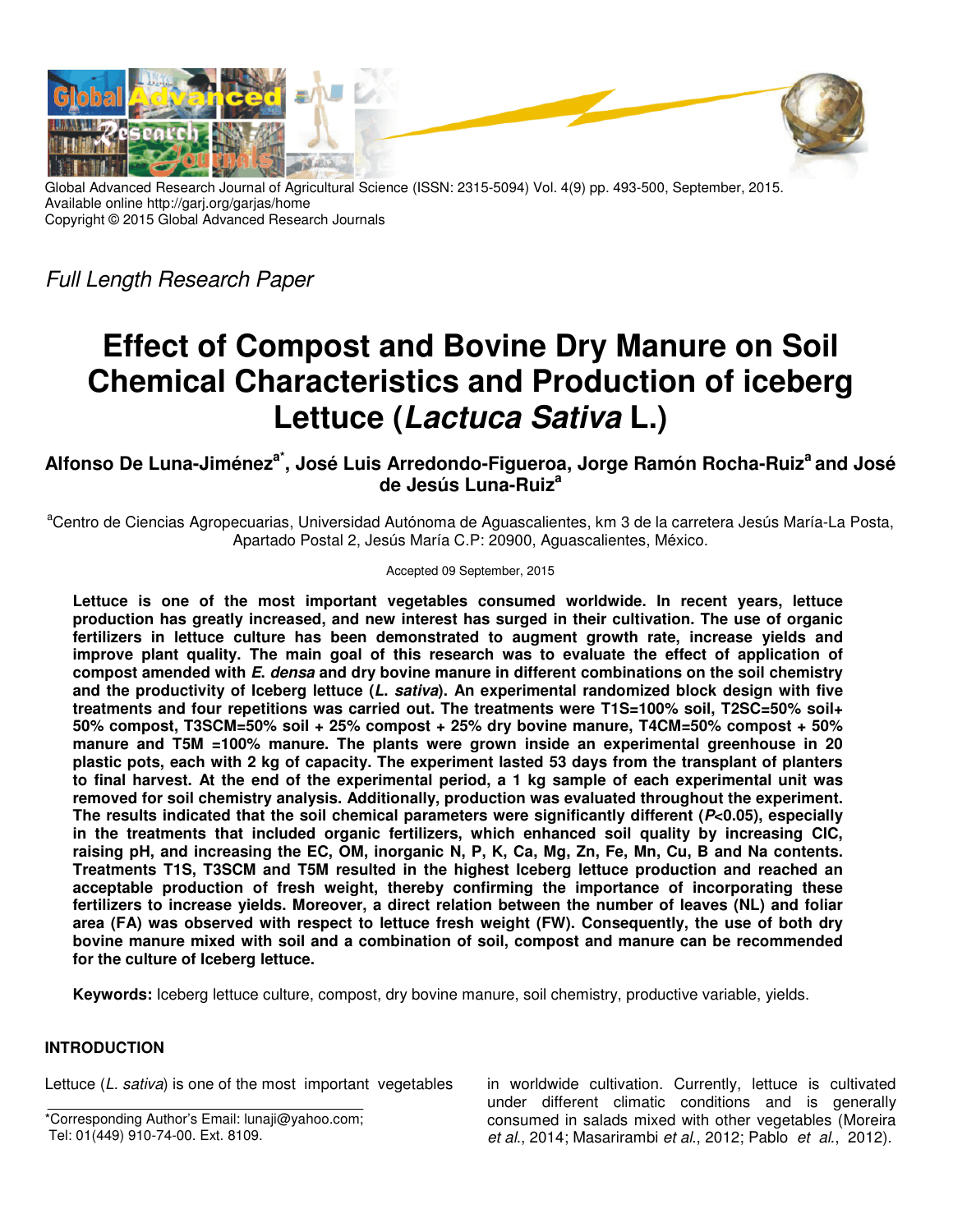In 2012, Mexico produced a total of 335,337 metric tons of lettuce, which made Mexico the ninth largest lettuce producer in the world (FAOSTAT, 2012).The annual per capita consumption of lettuce has increased from 1.8 to 2.5 kg in only eight years in our country. However, the commercial balance presented a deficit during the period of 1990 to 2000; to cover the national demand of this product, it has been necessary to import from another countries (Bobadilla et al., 2010; Macías et al., 2012).

Traditionally, chemical fertilizers have been employed in lettuce cultivation and have provided good results in terms of yields and profitability. Nevertheless, in recent years, the production methods have changed, and the use of organic fertilizers has become more common. The most commonly used organic fertilizers are sugar cane residues, bioactive compounds, and compost amended with manures, vegetable residues and vermin compost (Pablo et al., 2012; Reis et al., 2013).

Organic fertilizers have also shown several advantages, including increases in yields; enhanced physicochemical properties of soils, comprising their cationic interchange capacity (CIC) and organic carbon content; and an enhanced nutritional quality of the final products (Fagnano et al., 2011).

The application of compost in lettuce culture has contributed to an increase the fresh weight and the quantity of N, K, Ca, Mg, Cu, Fe, and Zn ions in leaves, resulting in a notable improvement in nutritive quality (Reis et al., 2014). In contrast, manures also contain high quantities of nitrogenous compounds that are easily transformed into ammonium and nitrite. Manures had been used as a medium to improve the microbiological, chemical and physical proprieties of the soils used for agricultural activities and to increase yields (Mahmoud et al., 2009; D'Hose et al., 2012; Indrivati, 2014).

Compost manufactured with dry manure has some demonstrated advantages over fresh manures by reducing the number of weed seeds and the size and volume of the organic fractions, which allowed for their better distribution in the soil, improved the nutrient balance, stabilized the organic matter and slowed the liberation of nutrients such that plants could better utilize the nutrients (Moral et al., 2009; Fagnano et al., 2011). There is a relationship between the organic fertilizer and the yield of lettuce. For example, Moreira et al. (2014) recommended the use of compost as an important source of organic matter in lettuce culture.

Applying chicken manure to the soils used for lettuce cultivation affected the growth, yield, and nutritive quality of the plants. The application of 60 t/ha is appropriate to achieve a greater yield of lettuce, number of leaves (NL), and height of plant (HP) and a product with a commercially viable size and dry leaf biomass (Masarirambi et al., 2012).

In Mexico, a wide variety of manures exist that can be recycled in lettuce cultivation, which contributes to reducing their environmental impact. Another resource is the aquatic

macrophyte Egeria densa, a member of the family Hidrocaritaceae, which can be used as an organic matter source. This species invades bodies of water such as lakes and dam lakes and causes several hydrological and limnological problems. This plant has a high nutrient content and can be utilized for the elaboration of organic fertilizers; furthermore, it can be directly fed to bovine or used as biofertilizer or for compost elaboration (Caro et al., 2009).

The objective of this study was to evaluate the effects of dry bovine manure and E. densa compost added to soil in different proportions on the soil chemistry parameters and the production of Iceberg lettuce, L. sativa.

# **MATERIALS AND METHODS**

## **Experimental conditions**

The experiment was carried out in the experimental greenhouse of the Agriculture Science Centre (ASC) at the Autonomous University of Aguascalientes (AUA), Mexico, from December 10, 2012, to February 3, 2013.

For the experiment, the following products were used: a) E. densa compost, b) dry bovine manure and c) agricultural soil. Compost was altered with equal proportions  $(v/v)$  of  $E$ . densa, garden grass and dry bovine manure.

The *E. densa* and the garden grass were cut into small pieces measuring approximately 5 cm with a machete, and dry manure was triturated to afford a product of uniform size and facilitate the mixing of the materials in the humidity. A compost heap was constructed using 20L plastic receptacles; five were full of  $E$ . densa, five contained dry manure and five had garden grass. The materials were deposited forming a vertical pile; first, the garden grasses residues were added, followed by E. densa and dry bovine manure. The composting process lasted for the three months from August to October 2012. During this time, temperature (°C) and humidity (%) were evaluated weekly, and the material was raked outward using as hovel to increase aeration. The composted process was considered finished when the materials' temperature was equal to the environmental temperature.

For this study, a randomized block design with five treatments and four repetitions (5 x 4) was implemented. The treatments were T1S = 100% soil (control);  $T2SC =$ 50% soil + 50% compost; T3SCM = 50% soil + 25% compost  $+25\%$  dry manure; T4CE =  $50\%$  compost  $+50\%$ dry manure, and T5M = 100% dry manure. The experiment lasted 53 days from the transplant of the lettuce seedlings to the final harvest.

A total of twenty 2-kg plastic pots were used as experimental units. On December 6, 2012, Iceberg lettuce (L. sativa L.) seedlings were transplanted. The selected lettuce seedlings were healthy and vigorous and had an average height of 5 cm. Throughout the experiment,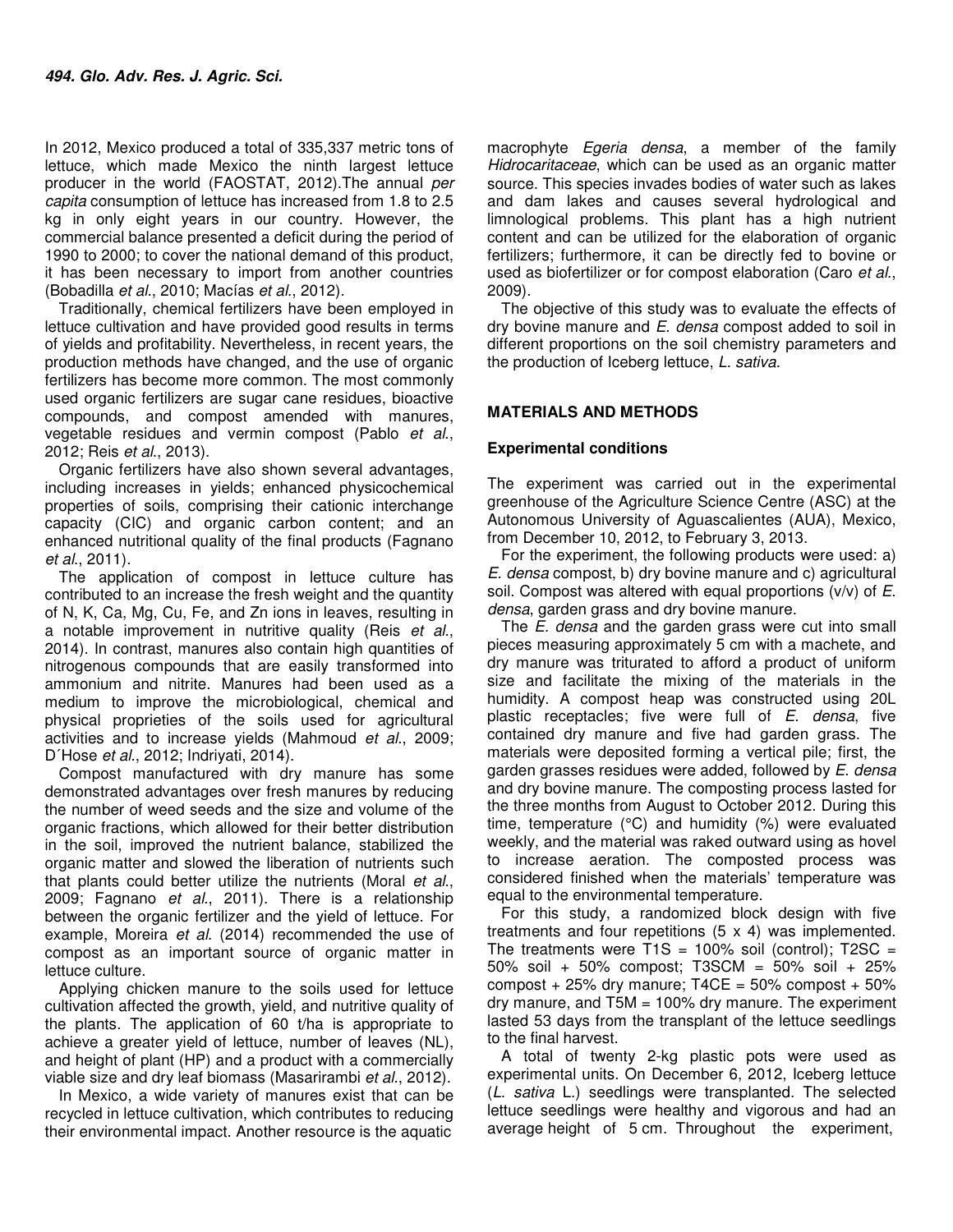watering was carried out two times per week. During the experiment, some diseases were observed, but they were properly treated with the Aflix, Ambhus, Manzate and Cobrezate chemical compounds.

#### **Chemical and Production Analysis**

At the end of the experiment, a one-kg sample of soil was taken from each pot. In the laboratory of Soil, Water and Plant Nutrition of the ASC, the following parameters were quantified: a) apparent density (AD, g/cm<sup>3</sup>), b) pH (in a 1:2 soil: d  $H_2O$  suspension);c) electric conductivity (EC, dS/m); d) cationic interchange capacity (CIC, cmol<sup>+</sup>/kg); e) organic matter (OM, %); f) inorganic nitrogen(IN, mg/kg); g) soluble phosphorous (P, mg/kg); h) potassium (K, mg/kg), i) calcium (Ca, mg/kg), j) magnesium (Mg, mg/kg) and k) sodium (Na, mg/kg). Furthermore, the microelements iron (Fe), manganese (Mn), zinc (Zn), copper (Cu) and boron (B), mg/kg were also evaluated. All these elements were analyzed with the techniques described in NOM-021- SEMARNAT (2000).

On 13 occasions over the course of the experiment, the number of leaves (NL), the length and width of the largest leaf (LL and WL, cm) of each plant were recorded. The values of LL and WL were used to calculate the foliar area  $(FA, in cm<sup>2</sup>)$ . Furthermore, foliar area rate  $(FAR)$  was estimated using the following formula:

 $FAR = FA$  of treatment/FA of control test  $\times$  100.

Finally, the fresh weight (FW, g) of lettuce harvested from each pot was measured (Carranza et al., 2009).

### **Statistical analysis**

The soil chemical characteristics and production indicators collected were deposited in an Excel spreadsheet (Office Window, 2007). For each dataset, the mean and standard deviation were calculated. Subsequently, one-way ANOVA analysis and a posteriori Tukey tests of means were performed using the software package Minitab, version 16 (Minitab Inc., State College, PA, USA). A value of P<0.05 was considered statistically significant.

### **RESULTS**

### **Soil chemical parameters**

The highest mean values of the soil chemical parameters evaluated in this experiment were found in T4CM (50% of compost and 50% of dry manure) (Table 1). In this treatment, lettuce plants died after 28 days of culture.

AD showed a high mean value of 1.0  $g/cm<sup>3</sup>$  in T1S, which was significantly higher  $(P<0.05)$  than observed in the other treatments. The lower values of approximately 0.5  $g/cm<sup>3</sup>$  were observed in the treatments T4CM and T5M. The mean values of CIC ranged from 12.7 cmol<sup>+</sup>/kg in T1S

to 40.2 cmol<sup>+</sup>/kg in T4CM. This last treatment was significantly different (P<0.05) from the other treatments. The pH ranged from 7.4 to 8.2. The lowest value 7.4 was found in treatment T1S, and the highest of 8.2 occurred in T2SC; these means were both significantly different (P<0.05) from the other treatments. The lowest value of EC was found in T1S (0.5 dS/m), whereas T4CM presented the highest value (4.9 dS/m), which was significantly different ( $P<0.05$ ) from the other treatments (Table 1).

T4CM, which had the highest value of EC, was where the Iceberg lettuce plants died. T1S had the lowest percentage OM content, 4.1%, and the highest values were observed in treatments T4CM and T5M, with 22.7 and 21.9%, respectively. These two treatments were significantly different  $(P<0.05)$  from the other treatments. The mean value of inorganic N in T1S was 15.1 mg/kg and 70.1 mg/kg in treatment T4CM; these levels were both significantly different  $(P<0.05)$  from the other treatments. There were significant differences  $(P<0.05)$  in the content of soluble phosphorous in the experimental treatments. The mean value of 23.5 mg/kg in T1S was lowest, and the mean value in T4CM was highest, at 194.2 mg/kg (Table 1).

Higher mean values of K, Ca, Mg, Zn, Cu and B were registered in treatments T4CM and T5E, and these treatments both presented significant (P<0.05) differences from the other experimental treatments (Table 1).Treatments T4CM and T5M had higher values of Zn with 7.4 and 7.8 mg/kg, respectively. These treatments were significantly different from the other treatments in this respect (Table 1).The Cu mean values fluctuated in the experiment from 0.6 to 4.9 mg/kg; the lowest value was registered in the control treatment (T1S), and the highest value was obtained in T5M. The results obtained in our experiment exhibited high values of Boron (3.8 to 23.7 mg/kg). The highest values were observed in treatments T4CM and T5M, which were significantly different (P<0.05) from the other treatments. The highest concentrations of Fe ions were observed in treatment T1S and reached an average value of 21.8 mg/kg, which was significantly different  $(P<0.05)$  from the other treatments. The Mn content was highest in T2SC (23.3 mg/kg), which was significantly higher  $(P<0.05)$  than in the other treatments. Finally, the sodium levels were highest in T4CM, with 1,693 mg/kg, which was significantly different  $(P<0.05)$ from all other treatments (Table 1).

### **Productivity variables**

The type of soil and the inclusion of compost and bovine dry manure had a direct influence on Iceberg lettuce growth. In T1S, the mean values of leaf length (LL), leaf width (WL), and foliar area (FA) were significantly higher (P<0.05) than the other treatments. However, in terms of the final fresh weight (FW), the highest value was observed in T5M, followed by T3SCM and T1S. These two last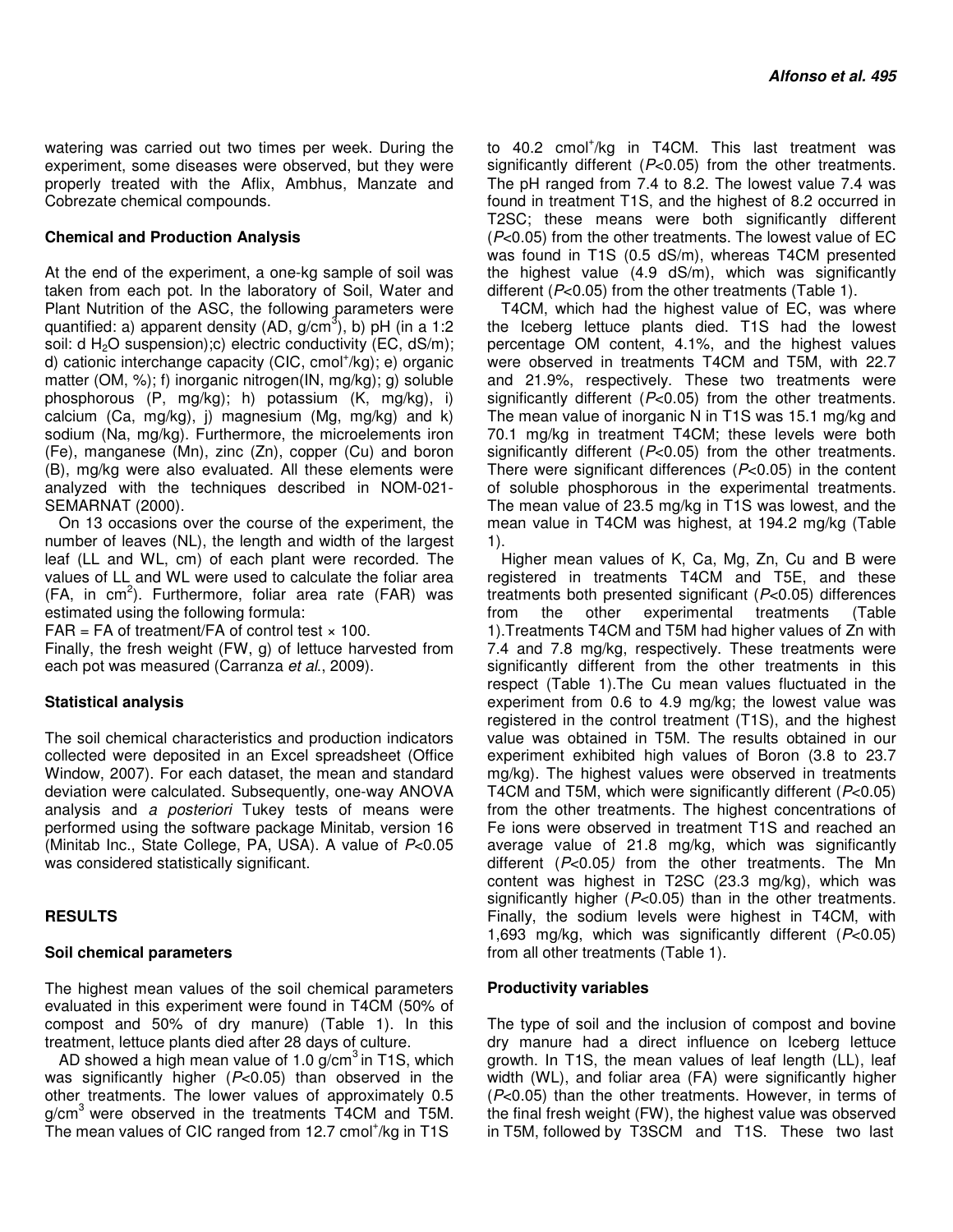| Variables  | Treatments                  |                               |                           |                              |                               |  |  |  |
|------------|-----------------------------|-------------------------------|---------------------------|------------------------------|-------------------------------|--|--|--|
|            | T <sub>1</sub> S            | T2SC                          | T3SCM                     | T4CM                         | T5M                           |  |  |  |
| AD         | $1.0 \pm 0.1$ °             | $0.9 \pm 0.0^{b}$             | $0.9 \pm 0.0^{\rm b}$     | $0.6 \pm 0.0^a$              | $0.6 \pm 0.0^a$               |  |  |  |
| <b>CIC</b> | 12.7 $\pm$ 0.5 $^{a}$       | $31.8 \pm 1.6^b$              | $24.2 \pm 2.3$ °          | $40.2{\pm}4.9^{d}$           | $36.2 \pm 5.1^{b}$            |  |  |  |
| pH         | $7.4 \pm 0.2^a$             | $8.2 \pm 0.2$ <sup>d</sup>    | $7.9 \pm 0.3^b$           | $7.5 \pm 0.2^{ab}$           | $7.7 \pm 0.1$ <sup>c</sup>    |  |  |  |
| EC         | $0.5 \pm 0.1^a$             | $3.4 \pm 0.2^{\circ}$         | $1.4 \pm 0.5^{b}$         | $4.9 \pm 0.5^d$              | $3.0 \pm 0.8$ °               |  |  |  |
| <b>OM</b>  | 4.1 $\pm$ 0.5 <sup>a</sup>  | $8.2 \pm 0.7^b$               | $6.9 \pm 0.6^{\rm b}$     | $22.7 \pm 0.8$ °             | $21.9 \pm 2.3$ °              |  |  |  |
| IN         | $15.1 \pm 8.5^a$            | 61.7 $\pm$ 25.4 <sup>d</sup>  | $37.5 \pm 22.7^b$         | $70.1 \pm 29.5^e$            | $54.1 \pm 21.3$ <sup>c</sup>  |  |  |  |
| P          | $23.5 \pm 11.7^a$           | $144.5 \pm 23.8$ <sup>c</sup> | $126.5 \pm 4.5^{b}$       | 194.2±14.8 <sup>d</sup>      | 184.6±11.8 <sup>d</sup>       |  |  |  |
| Κ          | 622.7±57.0 <sup>a</sup>     | 3029.8±150.6°                 | 1881.2±286.7 <sup>b</sup> | 4130.4±240.2 <sup>d</sup>    | 3041.2±211.4 <sup>c</sup>     |  |  |  |
| Ca         | $1518 \pm 49.1^a$           | 2750±144.9 <sup>b</sup>       | 2635±161.7 <sup>b</sup>   | 3320±953.2 <sup>c</sup>      | $3310 \pm 700.5$ <sup>c</sup> |  |  |  |
| Mg         | $122.7 \pm 1.1^a$           | $351.6 \pm 16.0^b$            | 341.6±19.4 <sup>b</sup>   | 694.2 $\pm$ 6.9 $^{\circ}$   | $743.4 \pm 8.7$ <sup>d</sup>  |  |  |  |
| Na         | 583 $\pm$ 50.1 $a$          | 1709±205.5 <sup>d</sup>       | 782±245.8 <sup>b</sup>    | $1693 \pm 52.0$ <sup>d</sup> | 1316±314.8°                   |  |  |  |
| Fe         | $21.8 \pm 1.1$ <sup>c</sup> | $16.5 \pm 0.7^b$              | $18.7 \pm 2.2^b$          | 11.6 $\pm$ 1.1 $^{\rm a}$    | $9.4 \pm 0.2^a$               |  |  |  |
| Mn         | $23.3 \pm 0.3^c$            | $22.5 \pm 0.7^{\circ}$        | $19.2 \pm 1.1^b$          | $8.6 \pm 1.1^a$              | $10.9 \pm 0.2^b$              |  |  |  |
| Zn         | $5.6 \pm 0.2^a$             | $6.4 \pm 0.2^a$               | $5.9 \pm 0.3^a$           | $7.4 \pm 0.1^b$              | $7.8 \pm 0.2^b$               |  |  |  |
| Cu         | $0.6 \pm 0.0^a$             | $1.6 \pm 0.1^b$               | $1.6 \pm 0.1^{b}$         | $3.2 \pm 0.1$ °              | $4.9 \pm 0.3^{d}$             |  |  |  |
| B          | $3.8 \pm 0.4^a$             | $7.4 \pm 0.6^b$               | $6.1 \pm 1.0^{b}$         | $20.8 + 1.3^c$               | $23.7 \pm 5.7$ <sup>c</sup>   |  |  |  |

 **Table 1:** Average values (± standard deviation) of chemical soil variables registered in experimental treatments.

T1S = 100% soil; T2SC = 50% soil and 50% compost; T3SCM = 50% soil, 25% compost and 25% manure; T4CM = 50% compost and 50% manure; T5M  $=$  100% manure. Treatment with different uppercase letters in file means are significant differences( $P$ <0.05); DA = apparent density (g/cm<sup>3</sup>), CIC=cationic interchange capacity (cmol<sup>+</sup>/kg), pH, EC = electric conductivity (dS/m), OM = organic matter (%); IN = inorganic nitrogen (mg/kg), P = Phosphorous (mg/kg), K, Ca, Mg, Na, Fe, Mn, Zn, Cu y B (mg/kg).

**Table 2:** Productive variables registered in the experimental treatments.

| Treatments        | NL                   |                     | WL                   | FA                 | FAI               | <b>FW</b>                      |
|-------------------|----------------------|---------------------|----------------------|--------------------|-------------------|--------------------------------|
| T <sub>1</sub> S  | 11.2 $^{\circ}$ ±0.5 | $14.4^a \pm 0.4$    | 11.7 $^a$ ±0.6       | $169.7^a \pm 17.8$ | 100 <sup>a</sup>  | $91.8^{ab}$ + 22.1             |
| T <sub>2</sub> SC | $7.2^a$ ±4.8         | 6.2 $^{\rm b}$ ±4.4 | $6.0^{b}$ ±4.1       | $50.4^b \pm 38.9$  | 29.7 <sup>c</sup> | $45.9^{bc}$ ±31.0              |
| T3SCM             | $11.2^a \pm 1.5$     | $9.2^{b}+1.0$       | $7.7^{ab}$ $\pm$ 1.7 | $72.9^{b} + 23.7$  | $43.0^{b}$        | 110.8 <sup>ab</sup> $\pm$ 29.3 |
| T <sub>4</sub> CM | $0.0^{6}$ ±0.0       | $0.0^\circ \pm 0.0$ | $0.0^{\circ}$ ±0.0   | $0.0^{\circ}$ ±0.0 | 0.0 <sup>e</sup>  | $0.0^{\circ}$ ±0.0             |
| T5M               | $11.5^a \pm 1.7$     | $7.1^b \pm 1.4$     | $3.9^{bc}$ ±1.0      | $26.8^{bc}$ ±2.5   | 15.8 <sup>d</sup> | $138.0^{\circ}$ +62.8          |

NL= number of leaves, LL=leaf length (cm); WL=wide of leaf (cm); FA=foliar area (cm<sup>2</sup>), FAI=foliar area index (%); FW=fresh weight (g/pot). Different lowercase letters in each row indicate significant differences (P<0.05).

treatments exhibited no significant differences  $(P>0.05)$ (Table 2).

The number of leaves (NL) was similar in all experimental treatments, with a mean value of 11 leaves, except for treatment T4CM, in which the plants died after 28 days of culture (Table 2).

Plants from T5M showed lower values of FA and FAI, but their final fresh weight was significantly higher  $(P<0.05)$ than those from the other treatments. During the experimental period, treatment T1S showed a constant growth rate of FA. In the other treatments, FA growth was slower (Figure 1).

The FAR obtained after 53 days of culture in treatment T1S was considered to be 100%. Taking this value as the base and comparing it with other treatments, treatment T3SCM reached 43%, followed by T2SC with 29.7%, and treatment T5M with 15.8% (Table 2).

#### **DISCUSSION**

#### **Chemical parameters of soil**

The soils that are used for intense production in livestock and cropping systems generally have a nitrogen deficit and an acidic pH (Revelli et al., 2010). If we compare the chemical properties recorded in our study, higher mean values of pH, inorganic nitrogen (IN), phosphorous (P) and organic matter (OM) were recorded. However, these values were never higher than those recommended by the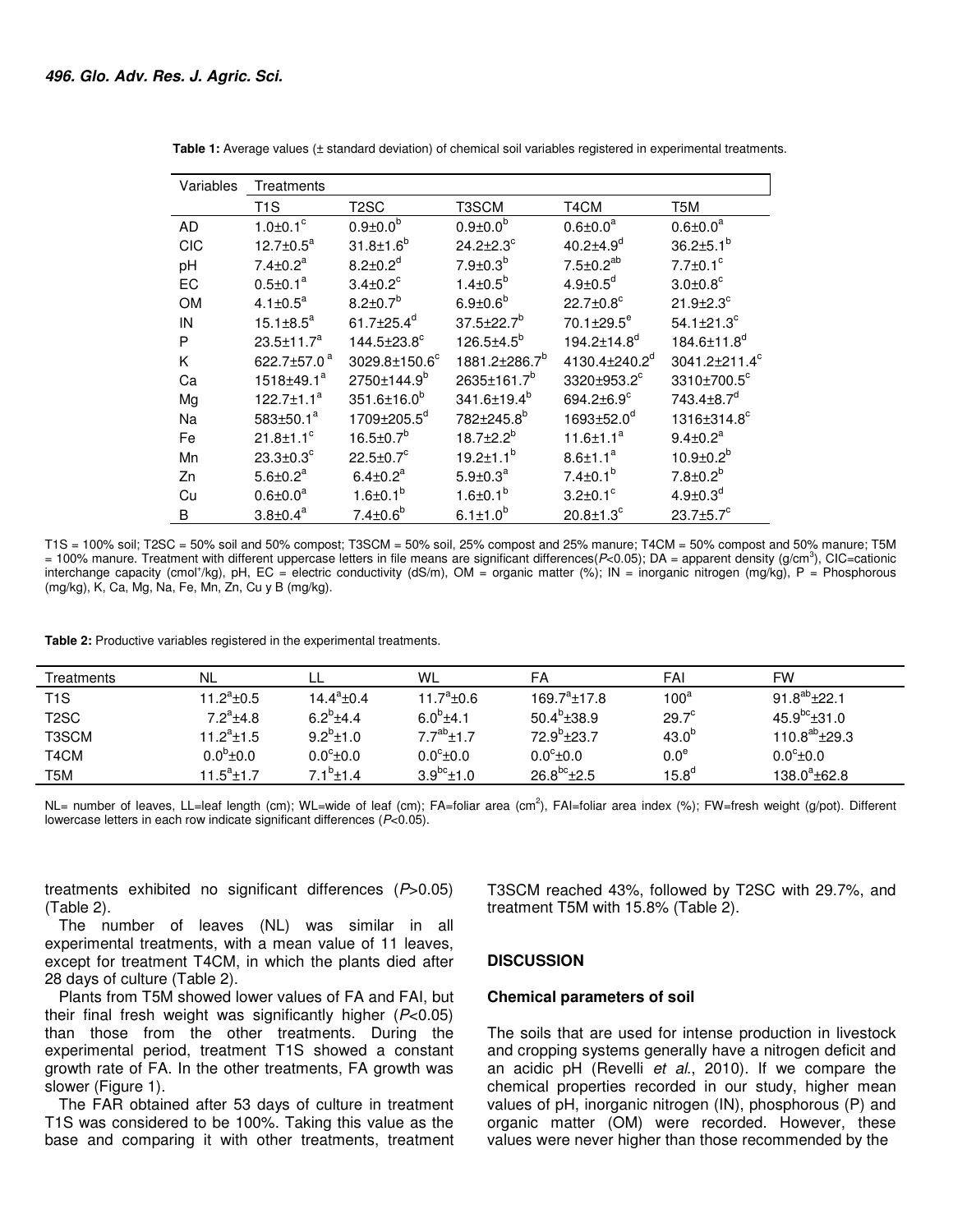

Figure 1. Mean values of foliar area (FA) of Iceberg lettuce in the experimental treatments. T1S = 100% soil; T2SC = 50% soil and 50% compost; T3SCM  $= 50\%$  soil, 25% compost and 25% manure; T4CM  $= 50\%$  compost and 50% manure; T5E  $= 100\%$  manure.

Environment Agency of Portugal (APA, 2008), which suggests that the organic fertilizers employed in our experiment increase the mean values of these parameters but never reached critical levels, which would negatively affect lettuce growth, except for T4CM, where all of the lettuce plants died.

The use of organic manures had demonstrated benefits for soil quality because of the reduction of apparent density (AD) and the increase of cationic interchange capacity (CIC) due to the many negative charges present within organic matter (Diacono and Montemurro, 2010). Moreover, their use contributed to reduce nitrogen loss and slower N mineralization, thereby keeping the cultivation conditions safe (Reiss et al., 2013).

Vermin compost increases nitrite concentration in soils without affecting the commercial lettuce size (Pablo et al., 2012). Soils mixed with vermin compost have augmented quality, exhibiting mean values of pH of 6.9, EC of 0.5 dS/cm, 122 mg/kg of P, 0.26% of N, 13 mg/kg of Ca, 2.3 mg/kg of Mg, 1.6 mg/kg of K and a CIC of 21cmol<sup>+</sup>/kg. The compost and bovine dry manure utilized in our experiment contributed to an increased specific surface area for adsorption-desorption processes and to an increased water retention capacity, porosity and soil aeration (Torres et al., 2006; Jaurixje et al., 2013).

The normal CIC values in soils range from 5 to 35 cmol<sup>+</sup>/kg. Treatments with compost of E. densa and bovine dry manure had increased CIC, which contributed to the retention of cations and the maintenance of an ionic equilibrium in the soil that helps reduce pH fluctuations. When the CIC values increase in soil, its capacity to

absorb minerals increases, thus providing benefits for lettuce growth (Micó et al., 2008). According with values recorder in our work organic fertilizers are appropriate for lettuce culture. Jaurixje et al. (2013) established that metals are more soluble in acid pH and that when the pH increases, solubility diminishes. The pH requirements for the majority of cultivated plants range from 5.5 to 7.0. Nevertheless, in this experiment, the treatments with organic fertilizers were slightly alkaline.

Carranza et al. (2009) denoted a threshold tolerance for lettuce of 1.3 dS/m. Lettuce growth may be reduced by 13% for each dS/m by which EC exceeds this level. However, saline soils with EC values up to 5.0 dS/m may generally be used for agriculture (Morales, 2009).

Lettuce cultures irrigated with waters containing different salinities affect production but also exhibit improved product quality within a short post-harvest time. Iceberg lettuce is not affected by irrigation with saline water of up to 4.4 dS/m, and some lettuce varieties may be more tolerant to salts than others; further, the salinity tolerance increases with plant age (Carranza et al., 2009). Our results indicated that a value of 4.9 dS/cm might be a critical point for this Iceberg lettuce.

OM improves the physical characteristics of soil by reducing the AD and increasing the hydraulic conductivity, soil aggregation and CCI, which allows for a higher availability of nutrients for growing plants (Arévalo and Castellanos, 2009). Comparing the soils utilized in the experimental treatments with volcanic soils, the levels of OM were superior because of the added compost and dry manure (NOM-021-SEMARNAT-2000).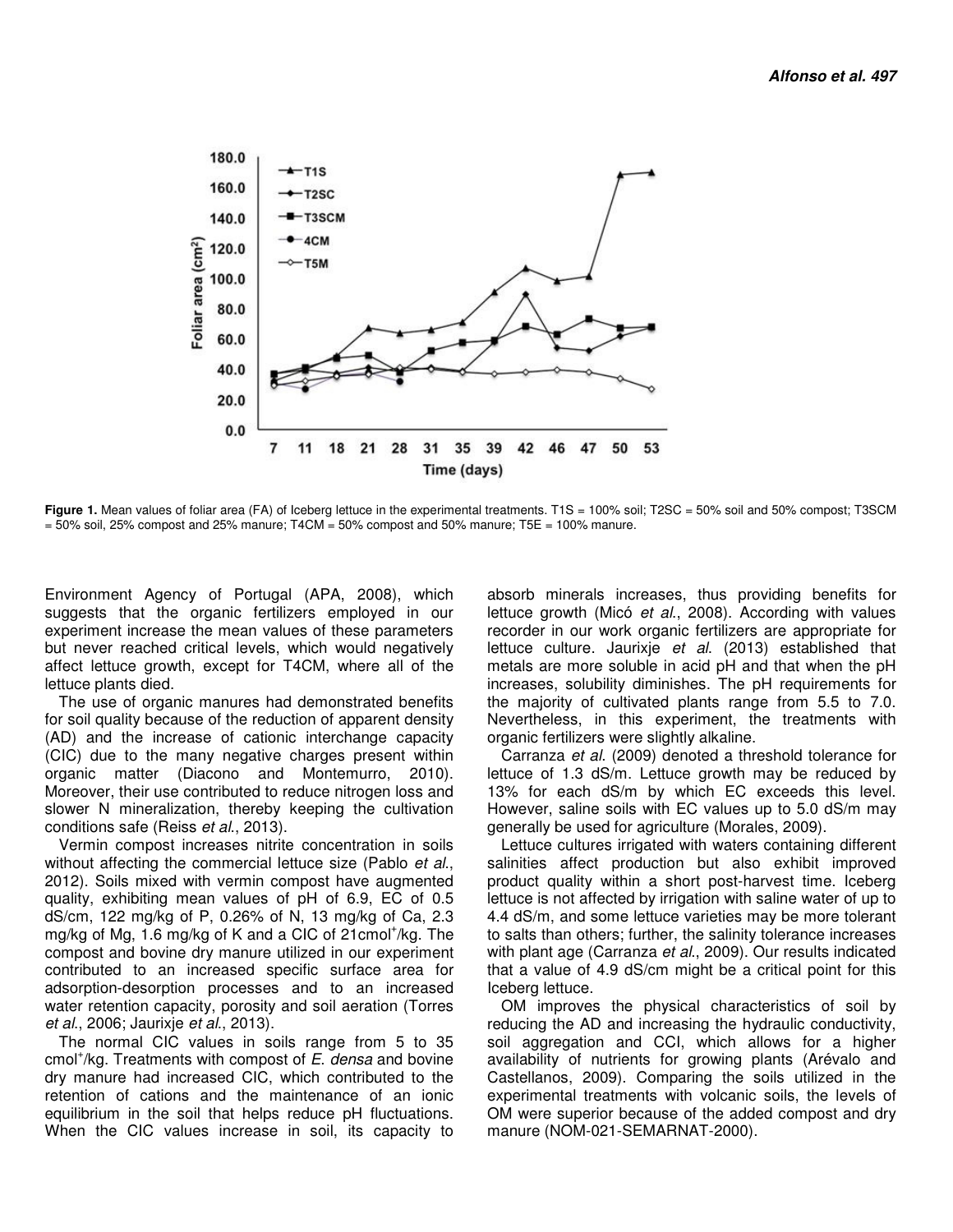The availability of inorganic N for plants depends on several factors, such as the presence of soil microorganisms, soil humidity and soil temperature. Moreover, soil pH, humidity, temperature, aeration and the quality of plant residues all affect the mineralization process. The degradation of organic residues mobilizes inorganic N in cultivated soils (Rivero and Paolini, 1995). In this way, organic fertilizers contributed to the observed increases in inorganic N levels that facilitated the growth of Iceberg lettuce.

Mean P content was higher in treatments with organic fertilizers. The values in this study were higher than those reported by Rivero and Paolini (1995) who mentioned the presence of higher values of phosphorous in soils treated with vegetal residues, and reported values that ranged from 6.5 to 12.0 mg/kg. Nonetheless, it has been demonstrated that the long-term application of organic manures results in higher levels of mobilized P as well as higher organic carbon and potassium contents (Diacono and Montemurro, 2010).

The incorporation of organic fertilizers produces significant changes that increase the values of CIC and the content of inorganic N, P and K, thereby increasing agricultural yields (Rivero and Paolini, 1995).

High concentrations of Zn, Cu, and others heavy metals may be reduced with the application of fertilizers containing phosphorous. Similarly, the inclusion of fertilizers containing N, P and K significantly reduced Cd, Zn and Mn content in the tissues of lettuce (Sterrett et al., 1996).

Kabata and Mukhergee (2007) mentioned that Zn is an element associated with both the organic and the mineral fractions of soil. The critical level of Zn in soil is over 3 mg/kg (ICA, 1992). Higher values of Cu, between 120 to 180 mg/kg, alter the metabolism of plants due to oxidative stress; specifically, in lettuce, there may be a metabolic connection between enzyme responses and nonenzymatic anti-oxidants (Teklic et al., 2008).The values of Cu in this experiment were lower, and no symptoms of Cu toxicity were observed.

According to Liu et al. (1981), higher values of soluble B in soil of 2.0 mg/kg are not suitable for agricultural activities. This study showed that compost and dry bovine manure increased the amount of B in soil, a feature that should be considered wherever organic fertilizers are used.

Interchangeable, soluble forms of Fe are considered highly mobile and available for plants. Yongfeng et al. (2008) considered that organic matter content positively affects Fe uptake in cultivated plants because of their acidified and reductive characteristics and the capacity of certain humic substances to form chelates in adverse pH conditions. A value of 5 mg/kg is considered low, and values greater than 10 mg/kg are considered high (ICA, 1992). In the experimental treatment, higher values of Fe content were observed.

Na is accumulated at the soil surface, especially in semiarid and arid regions; this condition affects the structure of

soil and has repercussions on the water and air. Moreover, sodium accumulation has a direct effect on the pH and interferes with the acquisition of nutrients. Compost and dry bovine manure are important sources of Na. In all treatments, the mean values reached the critical level of 5 mg/kg established by Sillampaa (1982) and Sims and Johnson (1991). In particular, the value from treatment T4CM was considered negative for lettuce; in this soil, Iceberg lettuce did not prosper, and the plants died 28 days after transplantation.

Some studies have suggested that soil might be enriched by the application of high quantities of organic matter because its decomposition releases high amounts of nitrogen, which might directly increase yields and improve nutrient uptake (D'Hose et al., 2012). The nitrogen content in compost with added chicken manure more effectively increased plants yields than did urea. The use of chicken manures may reduce the application of inorganic fertilizers (Indriyati, 2014). Masarirambi et al. (2012) found that lettuce fertilized with high levels of chicken manure showed higher growth rate and better production; Magkos et al. (2003) established that lettuce cultured in soils with high quantities of organic manures produced more dry matter than did lettuce produced under conventional methods.

### **Production parameters**

Masarirambi et al. (2012) observed significant differences in the NL in lettuce that was cultured with different fertilization rates using chicken manure. At the end of their experiment, NL ranged from four to 13 leaves per plant. Furthermore, they observed that the number of leaves decreased when the fertilizer rates were reduced, and the lowest value was obtained in the treatment with inorganic fertilizer. The NL values registered in our experiment were similar to those obtained when 40 t/ha of chicken manures were used. Pablo *et al.* (2012) did not find significances in the NL after forty days of lettuce culture.

This study's results show that the addition of the organic fertilizers used in this work resulted in better aeration, better retention of humidity and a permanent presence of nutrients, which allowed lettuce to grow faster.

Lower values of FA may be explained by a relationship between the growth rate of leaves and the expansion of young leaves produced by the cellular division of the meristem tissues, which, under certain conditions, inhibited leaf growth and the expansion of new leaves (Carranza et al., 2009). This situation occurred in T4CM, where all of the lettuce plants died.

In general, the mean values of FAI in the experimental treatments were superior to those reported in other studies of lettuce. Carranza et al. (2009) reported a maximum value of 6.78%in lettuce cultured in saline soils. These lower values were due to the hydric stress from saline soil, which affected the photosynthesis of plants, limited the stomatal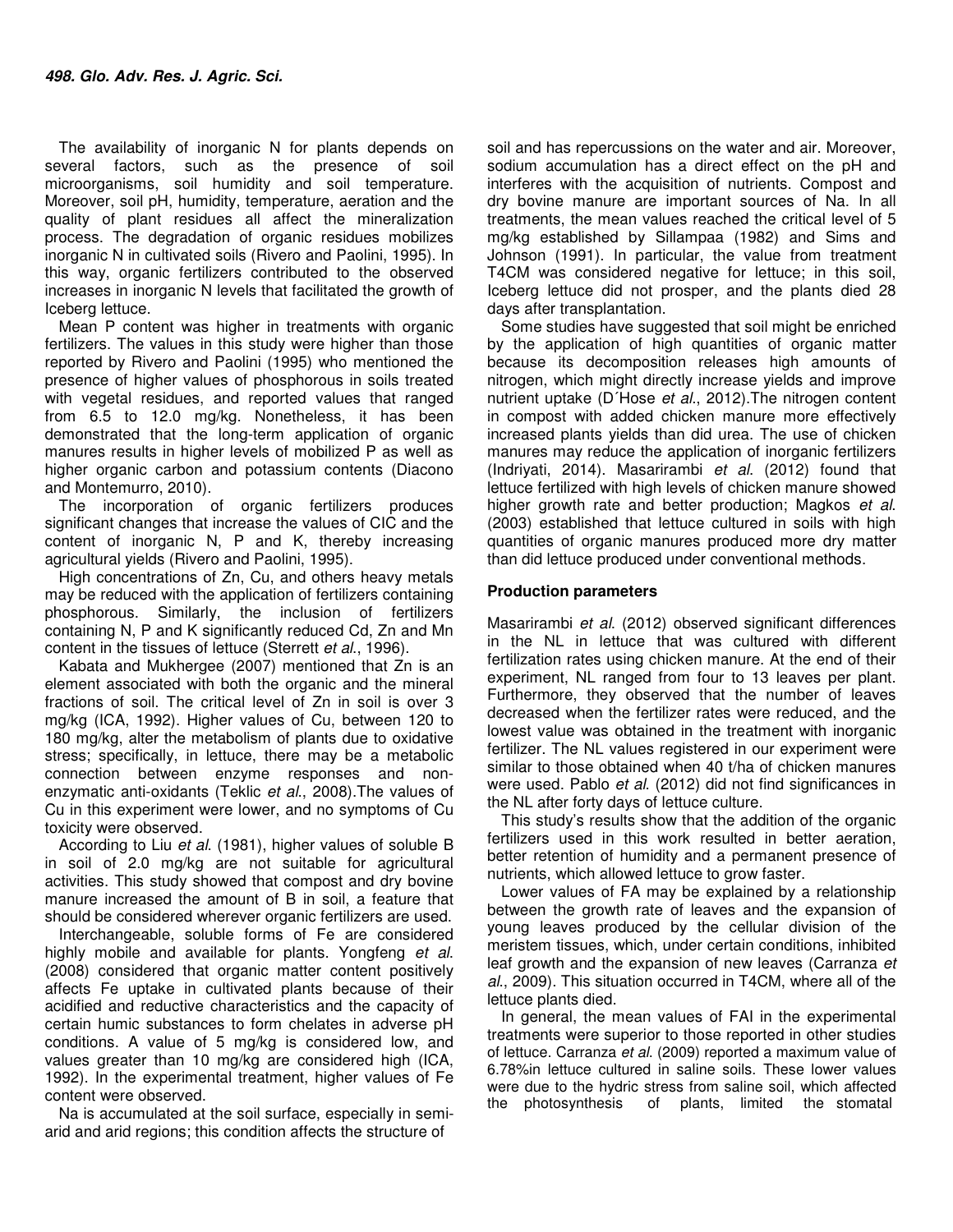action, reduced the supply of  $CO<sub>2</sub>$  and inhibited the metabolic process.

Compared with other reports, the fresh lettuce production obtained in this experiment may be considered low. For example, Raigon et al. (2006) found mean weights of fresh lettuce from 197 to 857 g in the Mediterranean lettuce production region. Terry et al. (2012) reported weights of fresh lettuce ranging from 151.2 to 178.2 g within 50 days of culture, using different bioactive substances. Arcos et al. (2011) reported mean weights of 500 and 529 g under hydroponic conditions in greenhouses. Fagnano et al. (2011) achieved mean weights of 279 to 284 g with compost elaborated with municipal wastes. Moreira et al. (2014), using different organic manures, harvested lettuce ranging from 42.0 to 254.3 g in weight, and they concluded that dry manures incorporated into the cultivation soil were the best source of organic matter for lettuce due to their regulation of soil temperature and water retention. The values previously mentioned were similar to those obtained in our experiment, which ranged from 45.9 to 138.1 g, thus reinforcing the importance of incorporating organic matter in lettuce systems to increase production in saline soils.

All of the chemical parameters evaluated in this experiment were demonstrated to have contributed to the improved production in Iceberg lettuce, and the compost and manure are important for restoring the organic fertility of soils. Fagnano et al. (2011) found that 30 tons of compost per hectare contributed to stabilizing soils under cultivation, thereby improving C fixation and the nutritive quality of the produced lettuce.

### **CONCLUSION**

According to the results obtained in the present study, compost amended with  $E$ . densa, and dry bovine manure can improve soil quality by increasing the cation interchange capacity, raising pH, raising conductivity, and improving the OM and inorganic N, P, K, Ca, Mg, Zn, Fe, Mn, Cu, B and Na content. The productivity of Iceberg lettuce was best in the T1S, T3SCM and T5M treatments, which reached an acceptable production of fresh weight, thus confirming the importance of incorporating these fertilizers to increase yields. Moreover, a direct relation between NL and FA was observed with respect to FW. Consequently, the use of dry bovine manure mixed with soil and a combination of soil, compost and manure can be recommended for the culture of Iceberg lettuce under the experimental conditions. The results of this experiment are useful for future studies, and the use of composted E. densa and dry manures provides a productive application for these sources of contamination.

## **ACKNOWLEDGEMENTS**

The authors would like to thank CONAGUA, SEDRAE and

SAGARPA for his support and assistance to realize this investigation. We also wish to express our great appreciation to the supportive staffs of the Agriculture Science Center (ASC) of the Autonomous University of Aguascalientes (AUA) for their field assistance. This study was funded by the "Asociación de Usuarios Junta de Aguas del Distrito de Riego 01, A.C." (Contract VA. 05/12).

#### **REFERENCES**

- Agencia Portuguesa do Ambiente (APA) (2008). Technical specifications on the quality and use of the compost. Work document National Proposal. APO, Lisboa, Portugal, 19 pp. (Portuguez).
- Arcos EN, Benavides O, Rodríguez M (2011). Evaluación de dos sustratos y dos dosis de fertilización en condiciones hidropónicas bajo invernadero en lechuga Lactuca sativa L. Rev. Cienc.Agríco. 28(2): 95- 108.
- Arévalo G, Castellanos M (2009). Manual de Fertilizantes y Enmiendas. COSUDE (CooperaciónSuiza en América Central), PASOLAC, Zamorano, Secretaria de Educación-Honduras. SerieCartillas 58 p.
- Bobadilla SEE, Rivera HGL, Del Moral BLE (2010). Factores de competitividad del cultivo de lechuga en Santa María Jajalpa, Estado de México. Análisis Económico. 59. XXV: 144-154.
- Caro LI, Romero OZ, Lora SR (2009). Producción de abonos orgánicos con la utilización de Elodea (Egeria densa) presente en la Laguna de Fúquene.Revista U.D.C.A. Actualidadand Divulgación Científica 12(1): 91-100.
- D´Hose T, Cougnon M, De Vliegher A, Willenkens K, Van Bockstaele E, Reheul D (2012). Farm compost application: Effects on crop performance. Compost Science and& Utilization 20(1): 49-56.
- Diacono M, Montemurro F (2010). Long-term effects of organic amendments on soil fertility. A review. Agron. Sustain. Dev. 30: 401- 422.
- Fagnano M, Adamo P, Zampella M, Fiorentino N (2011). Environmental and agronomic impact of fertilization with composted organic fraction from municipal solid waste: A case study in the region Naples, Italy. Agric. Ecosyst. Environ. 141: 100-107.
- FAOSTAT (2012). Estadistica Agricola mundial. http:/ www.faostat.fao.org/site/339/default.aspx. Consultada el 15/12/2014.
- ICA (INSTITUTO COLOMBIANO AGROPECUARIO) (1992). Fertilización en diversos cultivos. Quinta Aproximación. Manual de AsistenciaTécnica No. 25. C.I. Tibaitat·. 64 p.
- Indriyati TL (2014). Chicken manure composts as nitrogenous sources and their effect on the growth and quality of Komatsuna (Brassica rapa L.). J. ISSAAS 20(1): 52-63.
- Jaurixje M, Torres D, Mendoza B, Henríquez M, Contreras J (2013). Propiedades físicas y químicas del suelo y su relación con la actividad biológica bajo diferentes manejos en la zona de Quíbor, Estado de Lara. Bioagro 25(1): 47-56.
- Kabata P, Mukhergee AB (2007). Trace elements from soil to human. Springer. Berlin.
- Liu Z, Zhu Q, Tang L (1981). Boron-deficient soils and their distribution in China.Soil Research Report No. 5. Institute of Soil Science, Academia Sinica. Nanjing, China.
- Macías DR, Grijalva CLR, Robles CF (2012). Efecto de la variedad y fecha de trasplante sobre el rendimiento y calidad de lechuga. Biotecnia 15(2): 21-24.
- Magkos F, Arvaniti F, Zampelas A (2003).Organic food: Nutritious food or food for thought? A review of the evidence. Int. J. Food Scienc.Nutr. 54 (5): 357-371.
- Mahmoud E, EL-Kader NA, Robin P, Akkal-Corfini NA, El-Rahman LA (2009). Effect of different organic and inorganic fertilizer on cucumber yield and some soil properties. Word J. Agric. Sci. 5 (4): 408-414.
- Masarirambi MT, Dlamini P, Wakhome KP, Oseni OT (2012). Effects of chicken manure on growth, yield and quality of lettuce (Lactuca sativa L.) 'Taina' under a lath house in semi-arid sub-tropical environment. Am-Euras. J. Agric. and Environ. Sci. 12(3): 399-406.